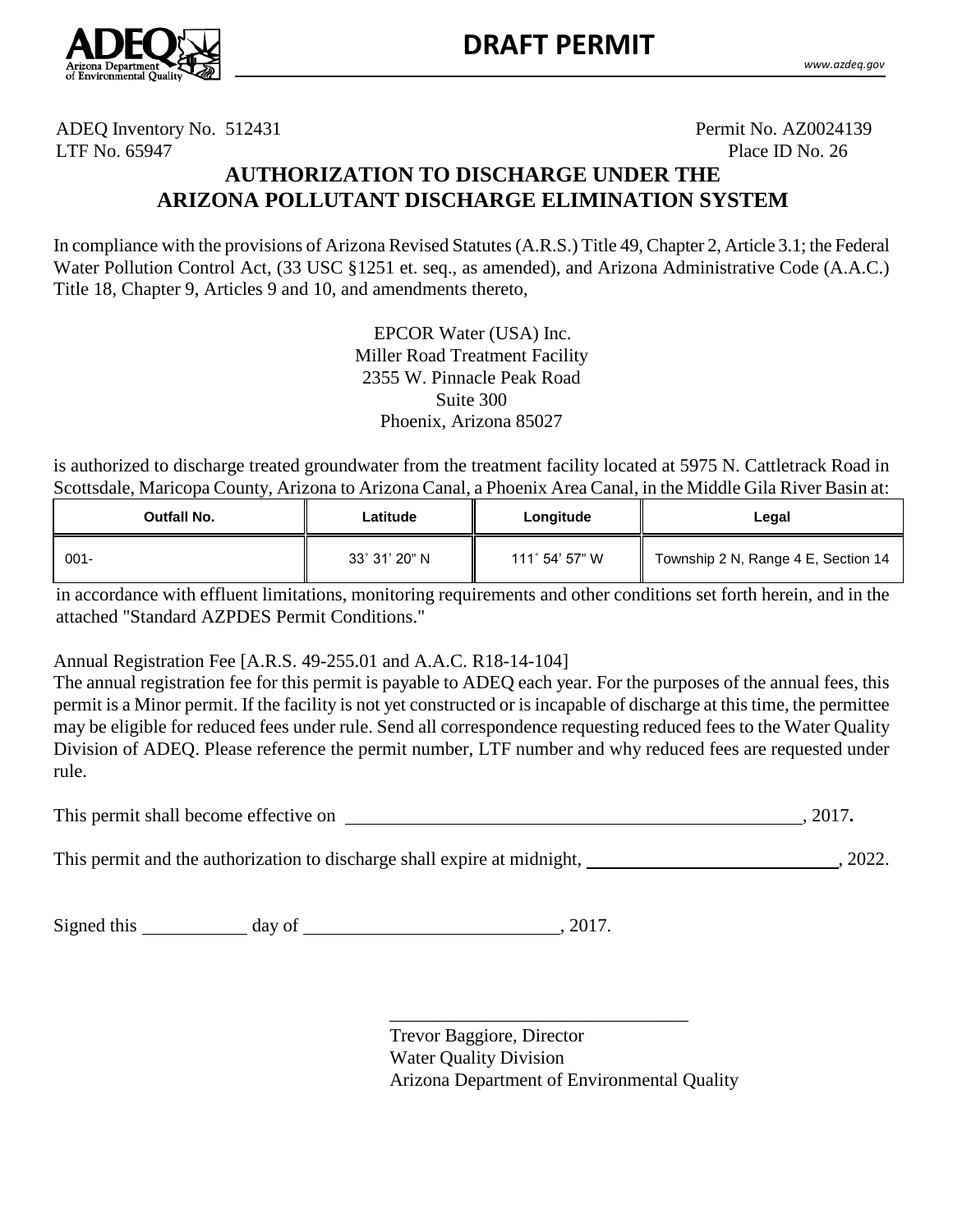

# **TABLE OF CONTENTS**

| <b>STANDARD CONDITIONS</b> |  |
|----------------------------|--|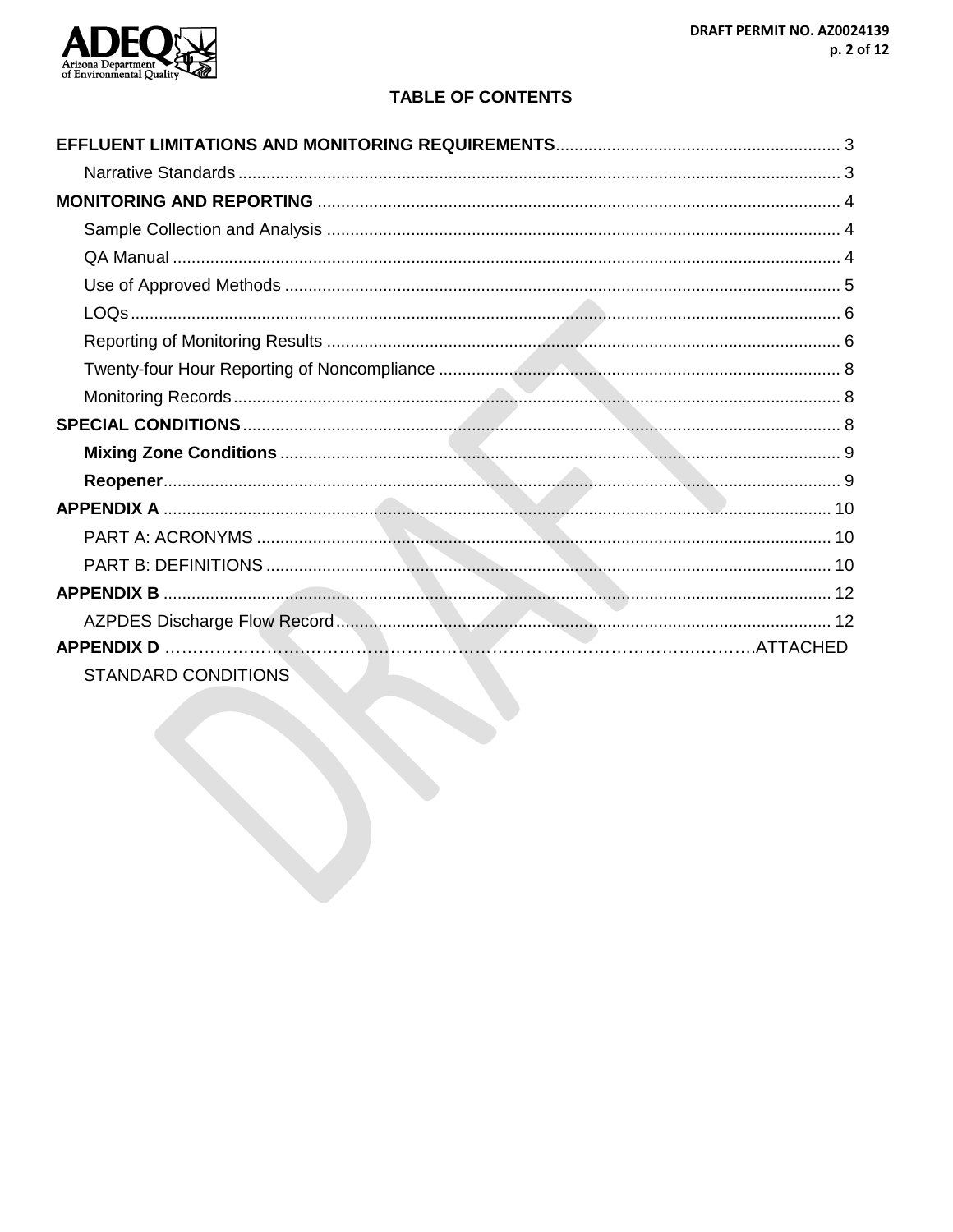

## **PART I. EFFLUENT LIMITATIONS AND MONITORING REQUIREMENTS**

#### **A**. **Effluent Limitations and Monitoring Requirements**

The permittee shall limit and monitor discharges from Outfall 001 as specified in Table 1 which follows.

|                                 | <b>Maximum Allowable Discharge Limitations</b>                    |                  | <b>Monitoring Requirement</b> |                 |
|---------------------------------|-------------------------------------------------------------------|------------------|-------------------------------|-----------------|
| <b>Parameter</b>                | <b>Concentration Limits (4)</b>                                   |                  |                               |                 |
|                                 | <b>Monthly Average</b>                                            | Daily<br>Maximum | <b>Monitoring Frequency</b>   | Sample Type     |
| Discharge Flow<br>(MGD)         | Report (1)                                                        | Report (1)       | Continuous                    | Metered         |
| Arsenic- Effluent<br>(3)        | Report                                                            | Report           | 1x/Quarter                    | <b>Discrete</b> |
| Arsenic- Mixing<br>Zone $(3)$   | $10 \mu g/L$                                                      | 11 $\mu$ g/L     | 1x/Quarter                    | <b>Discrete</b> |
| Chromium VI-<br>Effluent (3)    | Report                                                            | Report           | 1x/Quarter                    | <b>Discrete</b> |
| Chromium VI-<br>Mixing Zone (3) | $21 \mu g/L$                                                      | $29 \mu g/L$     | 1x/Quarter                    | <b>Discrete</b> |
| Trichloroethylene               | Report (1)                                                        | $5 \mu g/L$      | 1x/Month                      | <b>Discrete</b> |
| pH(2)                           | Not less than 6.5 standard units (S.U.) nor greater than 9.0 S.U. |                  | 1x/Week                       | <b>Discrete</b> |

#### **TABLE 1**: **Effluent Limitations and Monitoring Requirements**

Footnotes:

(1) No limit set at this time.<br>(2) pH must be measured

pH must be measured at the time of sampling and does not require use of a certified laboratory. Measurements must be obtained in accordance with the applicable method and must meet all method quality assurance/quality control requirements to be considered valid data.

- (3) A mixing zone for arsenic and chromium VI has been approved. See Part V.A.<br>(4) Limits for arsenic are expressed as total recoverable, and for chromium VI the I Limits for arsenic are expressed as total recoverable, and for chromium VI the limits listed are dissolved.
- **B.** The discharge shall be free from pollutants in amounts or combinations that:
	- 1. Settle to form bottom deposits that inhibit or prohibit the habitation, growth or propagation of aquatic life;
	- 2. Cause objectionable odor in the area in which the surface water is located;
	- 3. Cause off-taste or odor in drinking water;
	- 4. Cause off-flavor in aquatic organisms;
	- 5. Are toxic to humans, animals, plants or other organisms;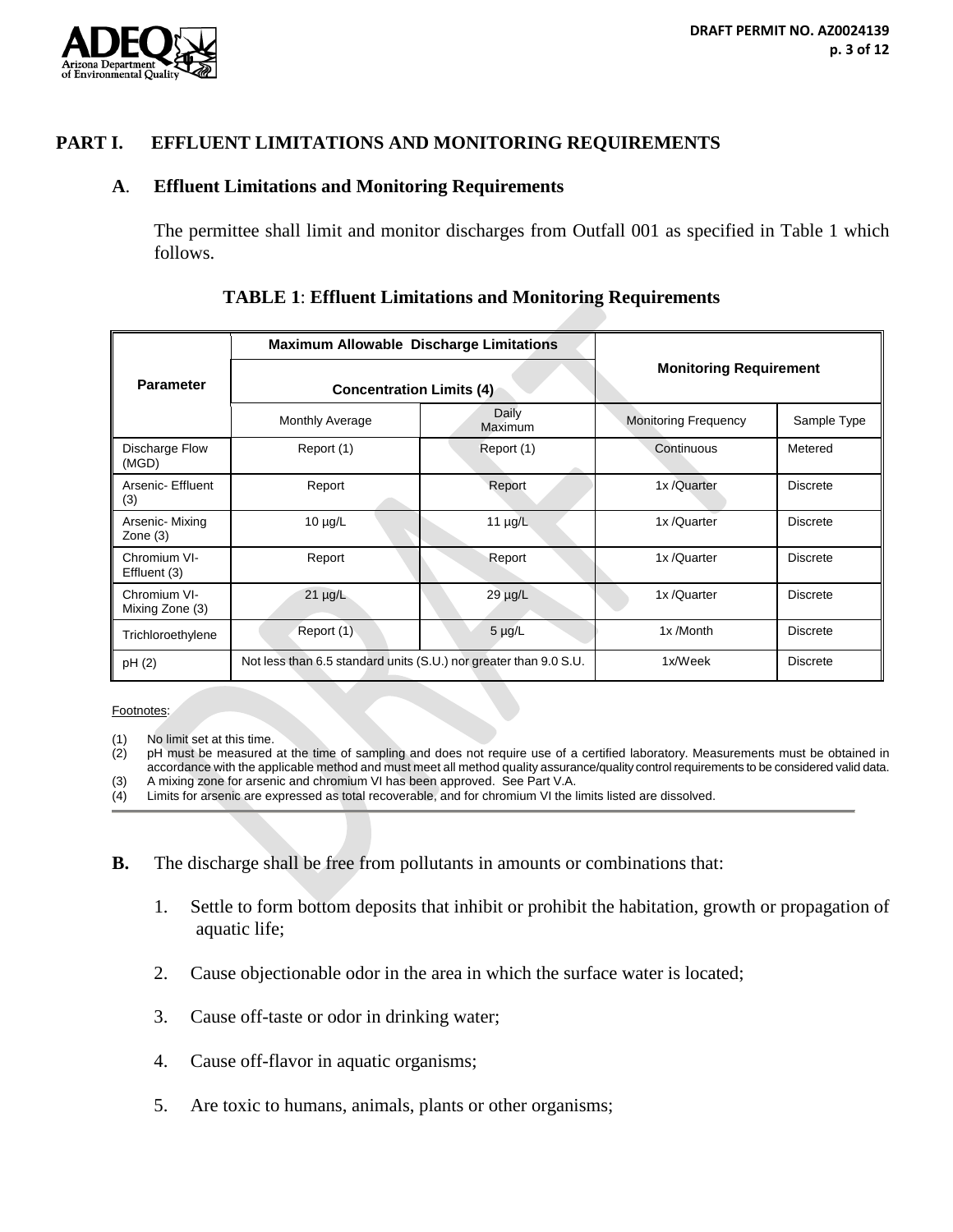

- 6. Cause the growth of algae or aquatic plants that inhibit or prohibit the habitation, growth or propagation of other aquatic life or that impair recreational uses;
- 7. Change the color of the surface water from natural background levels of color.
- **C.** The discharge shall be free from oil, grease and other pollutants that float as debris, foam, or scum; or that cause a film or iridescent appearance on the surface of the water; or that cause a deposit on a shoreline, bank or aquatic vegetation.
- **D.** Samples taken for the monitoring requirements specified in Part I shall be collected downstream from the last treatment process and prior to mixing with the receiving waters.

## **PART II. MONITORING AND REPORTING**

#### **A. Sample Collection and Analysis**

- 1. The permittee is responsible for the quality and accuracy of all data required under this permit.
- 2. Quality Assurance (QA) Manual

The permittee shall keep a QA Manual on site that describes the sample collection and analyses processes. If the permittee collects samples or conducts sample analyses in house, the permittee shall develop a QA Manual that addresses these activities. If a third party collects and/or analyzes samples on behalf of the permittee, the permittee shall obtain a copy of the applicable QA procedures. The QA Manual shall be available for review by ADEQ upon request. The QA Manual shall be updated as necessary to reflect current conditions, and shall describe the following:

- a. Project Management, including:
	- Purpose of sample collection and sample frequency;
	- When and where samples will be collected;
	- How samples will be collected;
	- Who will collect samples and their qualifications;
	- Laboratory(s) that will perform analyses;
	- Any field tests to be conducted (detail methods and specify equipment, including a description of any needed calibrations); and
	- Pollutants or analytes being measured and for each, the permit-specific limits, Assessment Levels, or thresholds, (e.g. the associated detection limits needed.)
- b. Sample collection procedures including
	- Equipment to be used;
	- Type and number of samples to be collected including QA/QC samples (i.e., background samples, duplicates, and equipment or field blanks);
	- Types, sizes, and number of sample bottles needed;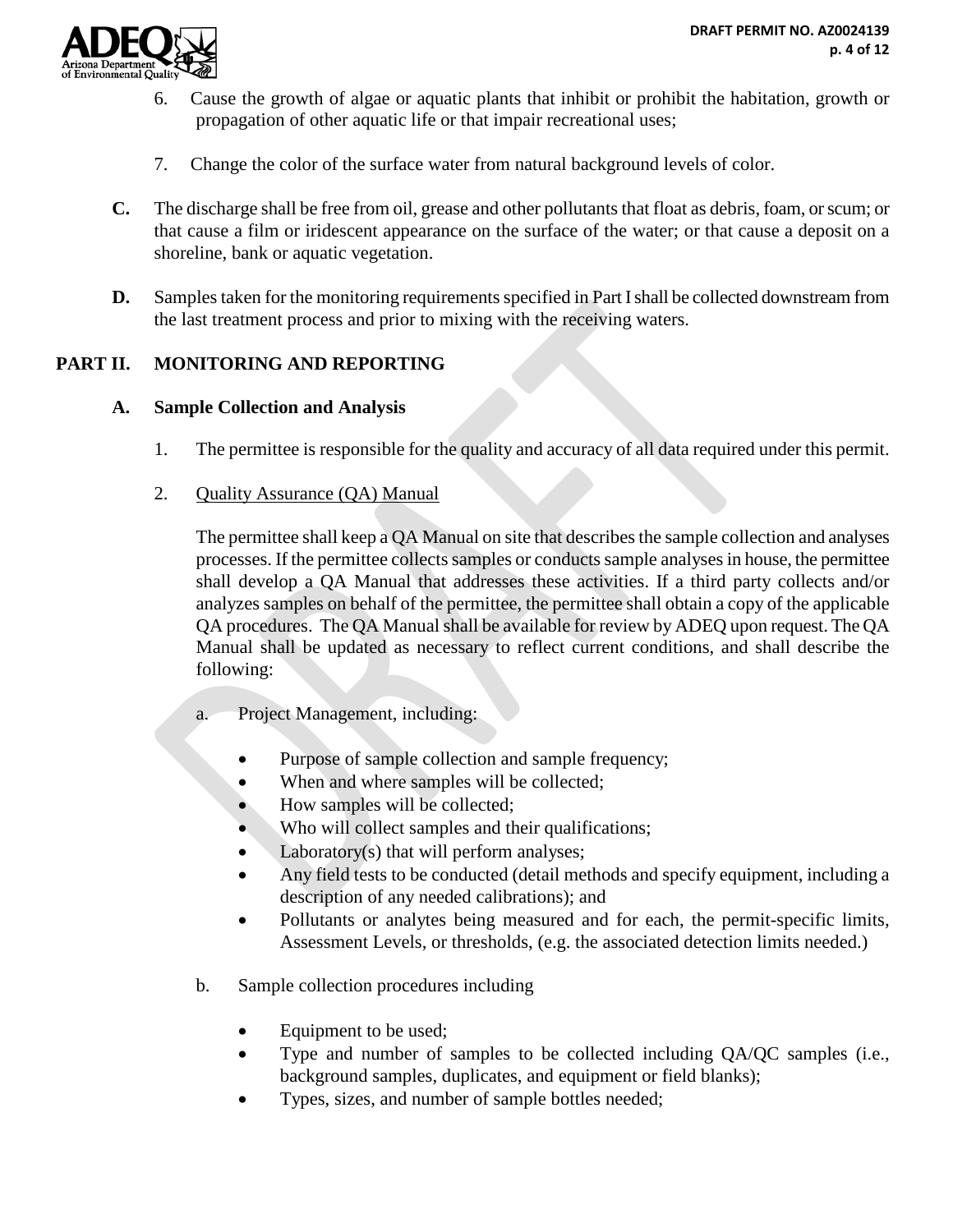

- Preservatives and holding times for the samples (see methods under 40 CFR 136 or 9 A.A.C. 14, Article 6 or any condition within this permit that specifies a particular test method); and
- Chain of custody procedures.
- c. Specify approved analytical method(s) to be used and include;
	- Limits of Detection (LOD) and Limits of Quantitation (LOQs);
	- Required quality control (QC) results to be reported (e.g., matrix spike recoveries, duplicate relative percent differences, blank contamination, laboratory control sample recoveries, surrogate spike recoveries, etc.) and acceptance criteria; and
	- Corrective actions to be taken by the permittee or the laboratory as a result of problems identified during QC checks.
- d. How the permittee will perform data review; complete DMRs and records used to report results to ADEQ; resolve data quality issues; and identify limitations on the use of the data*.*
- 3. Sample collection, preservation and handling shall be performed as described in 40 CFR 136 including the referenced Edition of *Standard Methods for the Examination of Water and Wastewater*, or by procedures referenced in A.R.S Title 9, Chapter 14 of the Arizona Department of Health Services (ADHS) Laboratory Licensure rules.The permittee shall outline the proper procedures in the QA Manual, and samples taken for this permit must conform to these procedures whether collection and handling is performed directly by the permittee or contracted to a third-party.
- 4. Analytical requirements
	- a. The permittee shall use a laboratory licensed by the ADHS Office of Laboratory Licensure and Certification that has demonstrated proficiency within the last 12 months under R9- 14-609, for each parameter to be sampled under this permit. However, this requirement does not apply to parameters which require analysis at the time of sample collection as long as the testing methods used are approved by ADHS or ADEQ in accordance with A.R.S. 36-495.02(A)(3). (These parameters may include flow, dissolved oxygen, pH, temperature, and total residual chlorine.)
	- b. The permittee must utilize analytical methods specified in this permit. If no test procedure is specified, the permittee shall analyze the pollutant using:
		- i. A test procedure listed in 40 CFR 136 which is also approved under A.A.C. R9-14- 610;
		- ii. An alternative test procedure approved by EPA as provided in 40 CFR 136 and which is also approved under A.A.C. R9-14-610;
		- iii. A test procedure listed in 40 CFR 136, with modifications allowed by EPA or approved as a method alteration by ADHS under A.A.C. R9-14-610(C); or
		- iv. If no test procedure for a pollutant is available under  $(3)(b)(i)$  through  $(3)(b)(iii)$ above, any Method approved under A.A.C. R9-14-610(B) for wastewater may be used, except the use of field kits is not allowed unless otherwise specified in this permit. If there is no approved wastewater method for a parameter, any other method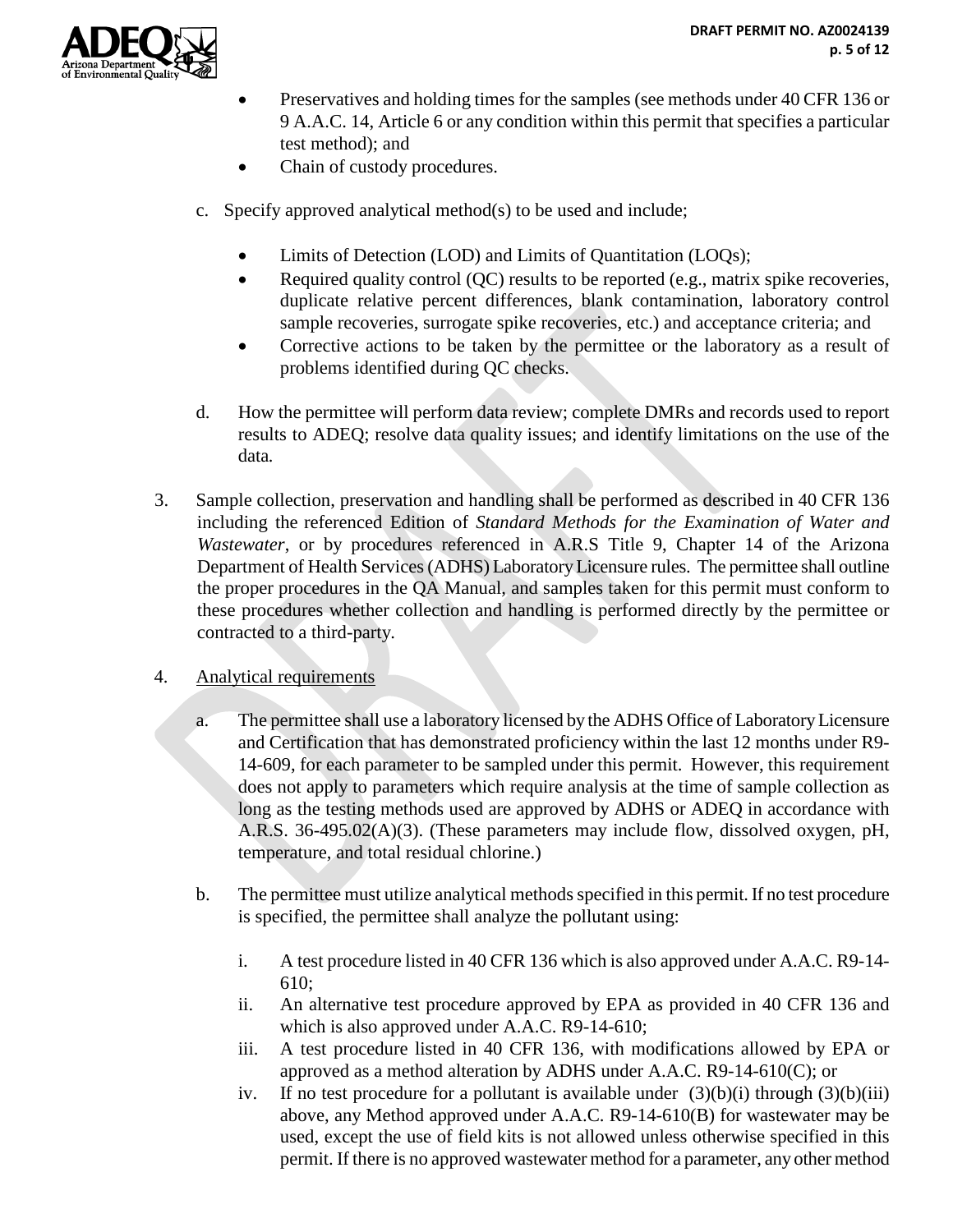identified in 9 A.A.C. 14, Article 6 that will achieve appropriate detection and reporting limits may be used for analyses.

- c. For results to be considered valid, all analytical work, including those tests conducted by the permittee at the time of sampling (see Part II.A.4.a), shall meet quality control standards specified in the approved methods.
- d. The permittee shall use analytical methods with a Limit of Quantitation (LOQ) that is lower than the effluent limitations, Assessment Levels, Action Levels, or other water quality criteria, if any, specified in this permit. If all methods have LOQs higher than the applicable water quality criteria, the Permittee shall use the approved analytical method with the lowest LOQ.
- e. The permittee shall use a standard calibration curve when applicable to the method, where the lowest standard point is equal to or less than the LOQ.
- f. If requested, the permittee shall participate in the annual NPDES DMR/QA study and submit the results of this study to ADEQ and ADHS for all laboratories used in monitoring compliance with this permit.

# **B. Reporting of Monitoring Results**

- 1. The permittee shall report monitoring results on Discharge Monitoring Report (DMR) forms supplied by ADEQ, to the extent that the results may be entered on the forms. The permittee shall submit results of all monitoring required by this permit in a format that will allow direct comparison with the limitations and requirements of this permit. If no discharge occurs during a reporting period, the permittee shall specify "No discharge" on the DMR. The results of all discharge analyses conducted during the monitoring period shall be included in determinations of the monthly average and daily maximums reported on the DMRs if the analyses were by methods specified in Part II.A above, as applicable.
- 2. DMRs and attachments are to be submitted by the 28th day of the month following the end of a monitoring period. For example, if the monitoring period ends January 31<sup>st</sup>, the permittee shall submit the DMR by February  $28<sup>th</sup>$ . The permittee shall electronically submit all compliance monitoring data and reports using the myDEQ electronic portal provided by ADEQ. The reports required to be electronically submitted include, but are not limited to, the following:
	- Discharge Monitoring Reports
	- Original copies of laboratory results
	- AZPDES discharge flow records
	- Bench sheets or similar documentation for field testing parameters (if applicable)
- 3. If requested to participate, the permittee shall submit the results of the annual NPDES DMR/QA Study to ADEQ and ADHS for all laboratories used in monitoring compliance with this permit by December 31<sup>st</sup> of each year. The permittee shall also conduct any proficiency testing required by the NPDES DMR-QA Study for those parameters listed in the study that the permittee analyzes in house or tests in the field at the time of sampling (these parameters may include pH and total residual chlorine). All results of the NPDES DMR-QA Study shall be submitted to the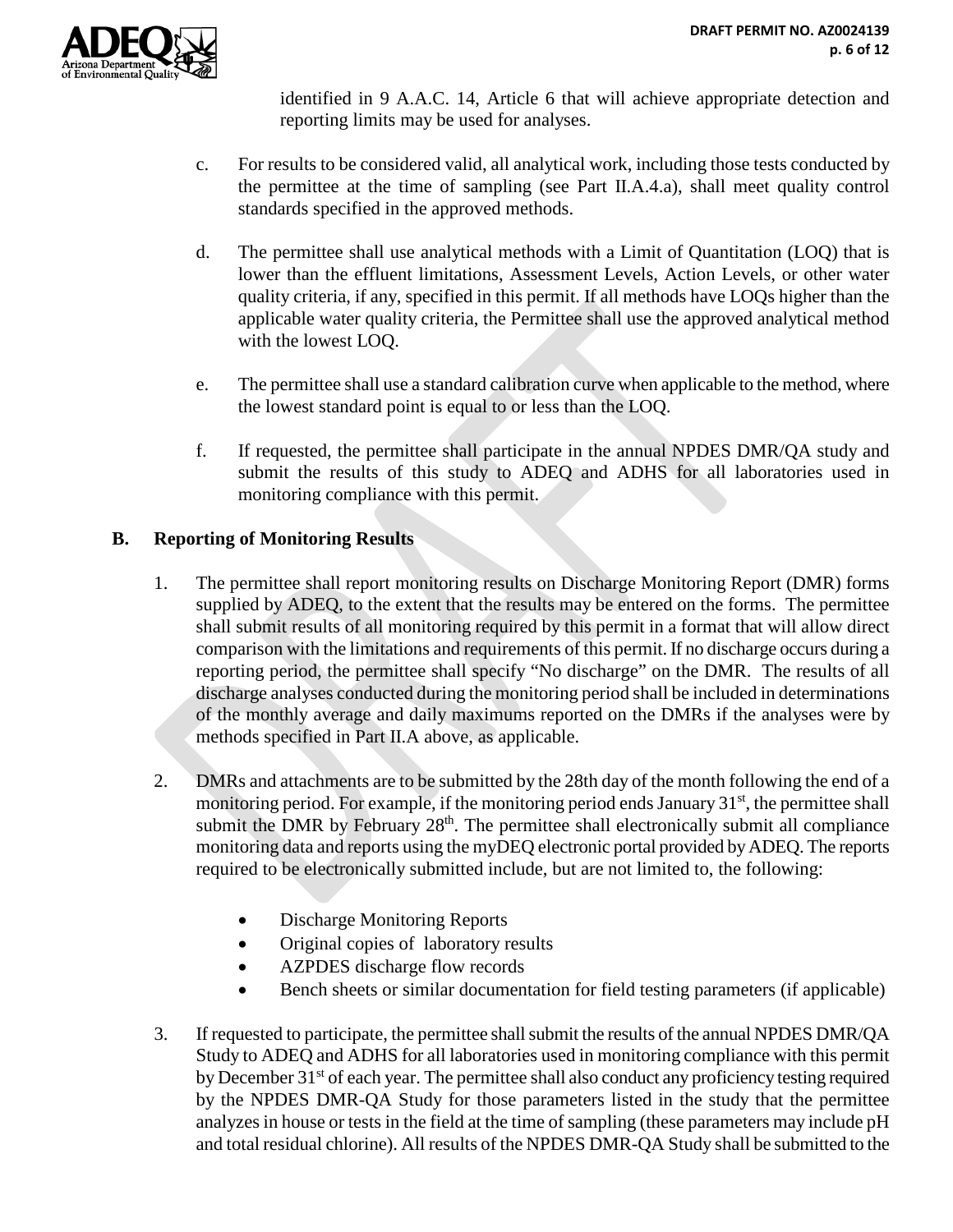email and addresses listed below, or submit by any other alternative mode as specified by ADEQ:

Arizona Department of Environmental Quality Email: AZPDES@azdeq.gov

Arizona Department of Health Services Attn: Office of Laboratory Licensure and **Certification** 250 N 17th Avenue Phoenix, AZ 85007

- 4. For the purposes of reporting, the permittee shall use the Limit of Quantitation.
- 5. For parameters with Daily Maximum Limits in this permit, the permittee shall review the results of all samples collected during the reporting period and report as follows:

| For Daily Maximum Limits/Assessment Levels                                                                    | The Permittee shall Report on the<br><b>DMR</b> |
|---------------------------------------------------------------------------------------------------------------|-------------------------------------------------|
| When the maximum value of any analytical result is greater than or equal to the LOQ                           | The maximum value of all analytical<br>results  |
| When the maximum value detected is greater than or equal to the laboratory's LOD<br>but less than the LOQ (1) | NODI(Q)                                         |
| When the maximum value is less than the laboratory's LOD (2)                                                  | NODI (B)                                        |

Footnotes:

(1) Not Quantifiable

(2) Below Detection

6. For parameters with Monthly Average Limits in this permit, the permittee shall review the results of all samples collected during the reporting period and report:

| For Monthly Average Limits/Assessment Levels                                        | <b>The Permittee shall</b><br><b>Report on the DMR</b>                                                                                                                                                                                                                                                            |                                                                              |
|-------------------------------------------------------------------------------------|-------------------------------------------------------------------------------------------------------------------------------------------------------------------------------------------------------------------------------------------------------------------------------------------------------------------|------------------------------------------------------------------------------|
| If only one sample is collected during the<br>reporting period (monthly, quarterly, | When the value detected is greater than or equal to<br>the LOQ                                                                                                                                                                                                                                                    | The analytical result                                                        |
| annually, etc.)<br>(In this case, the sample result is the<br>monthly average.)     | When the value detected is greater than or equal to<br>the laboratory's LOD, but less than the LOQ                                                                                                                                                                                                                | NODI(Q)                                                                      |
|                                                                                     | When the value is less than the laboratory's LOD                                                                                                                                                                                                                                                                  | NODI(B)                                                                      |
| If more than one sample is collected<br>during the reporting period                 | All samples collected in the same calendar month<br>must be averaged.<br>When all results are greater than or equal to<br>$\bullet$<br>the LOQ, all values are averaged<br>If some results are less than the LOQ, use the<br>$\bullet$<br>LOD value in the averaging<br>Use '0' for values less than the LOD<br>٠ | The highest monthly<br>average which occurred<br>during the reporting period |

7. For all field testing, or if the information below is not included on the laboratory reports required by Part II.B.2, the permittee shall attach a bench sheet or similar documentation to each DMR that includes, for all analytical results during the reporting period: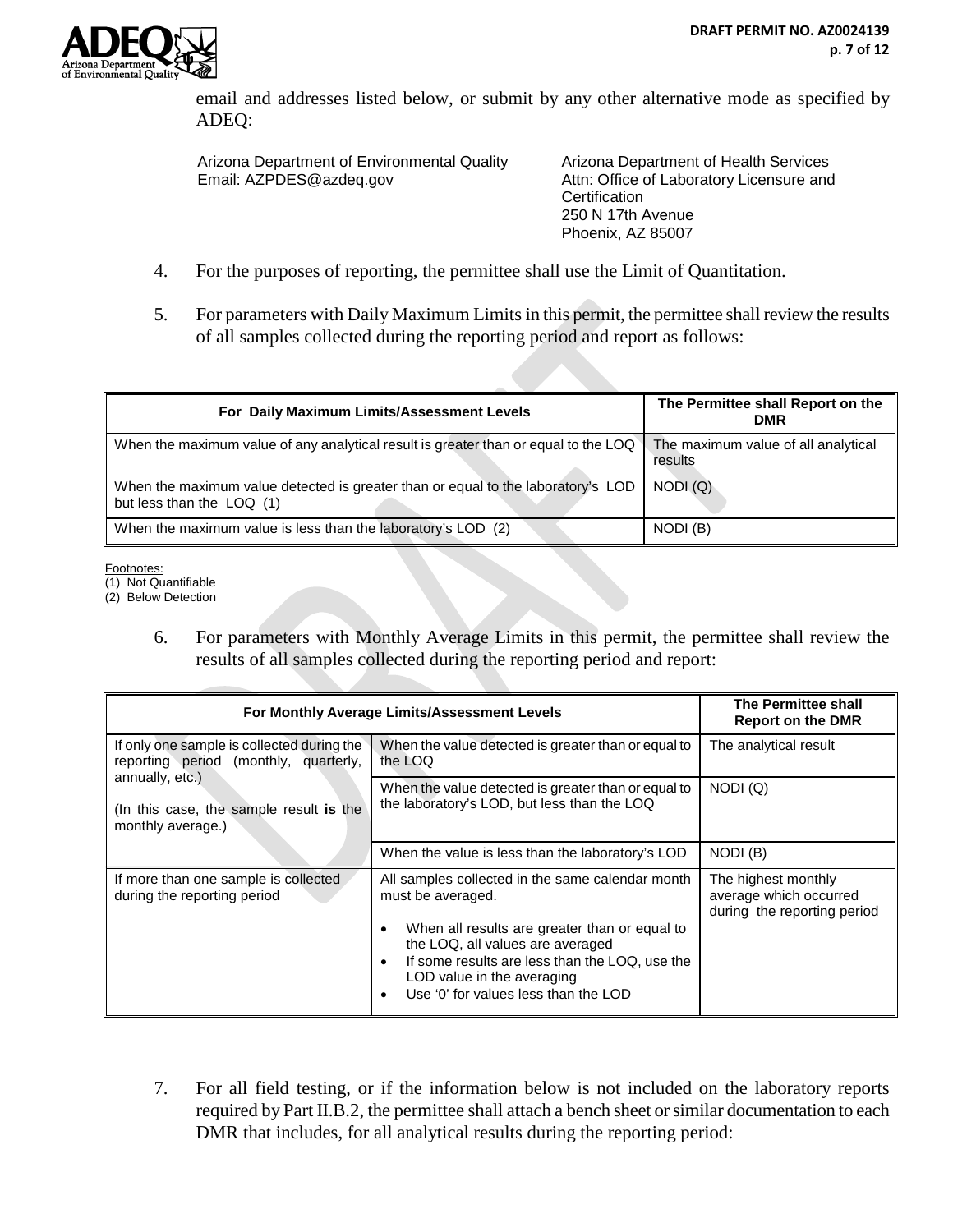

- a. the analytical result,
- b. the number or title of the approved analytical method, preparation and analytical procedure utilized by the field personnel or laboratory, and the LOD and LOQ for the analytical method for the parameter, and
- c. any applicable data qualifiers using the most current revision of the Arizona Data Qualifiers (available on line a[t http://www.azdhs.gov/lab/license/resources/resources.htm\)](http://www.azdhs.gov/lab/license/resources/resources.htm).

### **C. Twenty-four Hour Reporting of Noncompliance**

The permittee shall orally report any noncompliance which may endanger the environment or human health within 24 hours from the time the permittee becomes aware of the event to:

ADEQ 24 hour hotline at (602) 771-2330

by phone call or voice mail by 9 a.m. on the first business day following the noncompliance. The permittee shall also notify the AZPDES Individual Permits Unit in writing within 5 days of the noncompliance event. The permittee shall include in the written notification: a description of the noncompliance and its cause; the period of noncompliance, including dates and times, and, if the noncompliance has not been corrected, the time it is expected to continue; and steps taken or planned to reduce, eliminate, and prevent reoccurrence of the noncompliance.

#### **D. Monitoring Records**

The permittee shall retain records of the following monitoring information:

- 1. Date, exact location and time of sampling or measurements performed, preservatives used;
- 2. Individual(s) who performed the sampling or measurements;
- 3. Date(s) the analyses were performed;
- 4. Laboratory(s) which performed the analyses;
- 5. Analytical techniques or methods used;
- 6. Chain of custody forms;
- 7. Any comments, case narrative or summary of results produced by the laboratory. These comments should identify and discuss QA/QC analyses performed concurrently during sample analyses and should specify whether analyses met project requirements and 40 CFR 136. If results include information on initial and continuing calibration, surrogate analyses, blanks, duplicates, laboratory control samples, matrix spike and matrix spike duplicate results, sample receipt condition, or holding times and preservation, these records must also be retained.
- 8. Summary of data interpretation and any corrective action taken by the permittee.

## **PART V. SPECIAL CONDITIONS**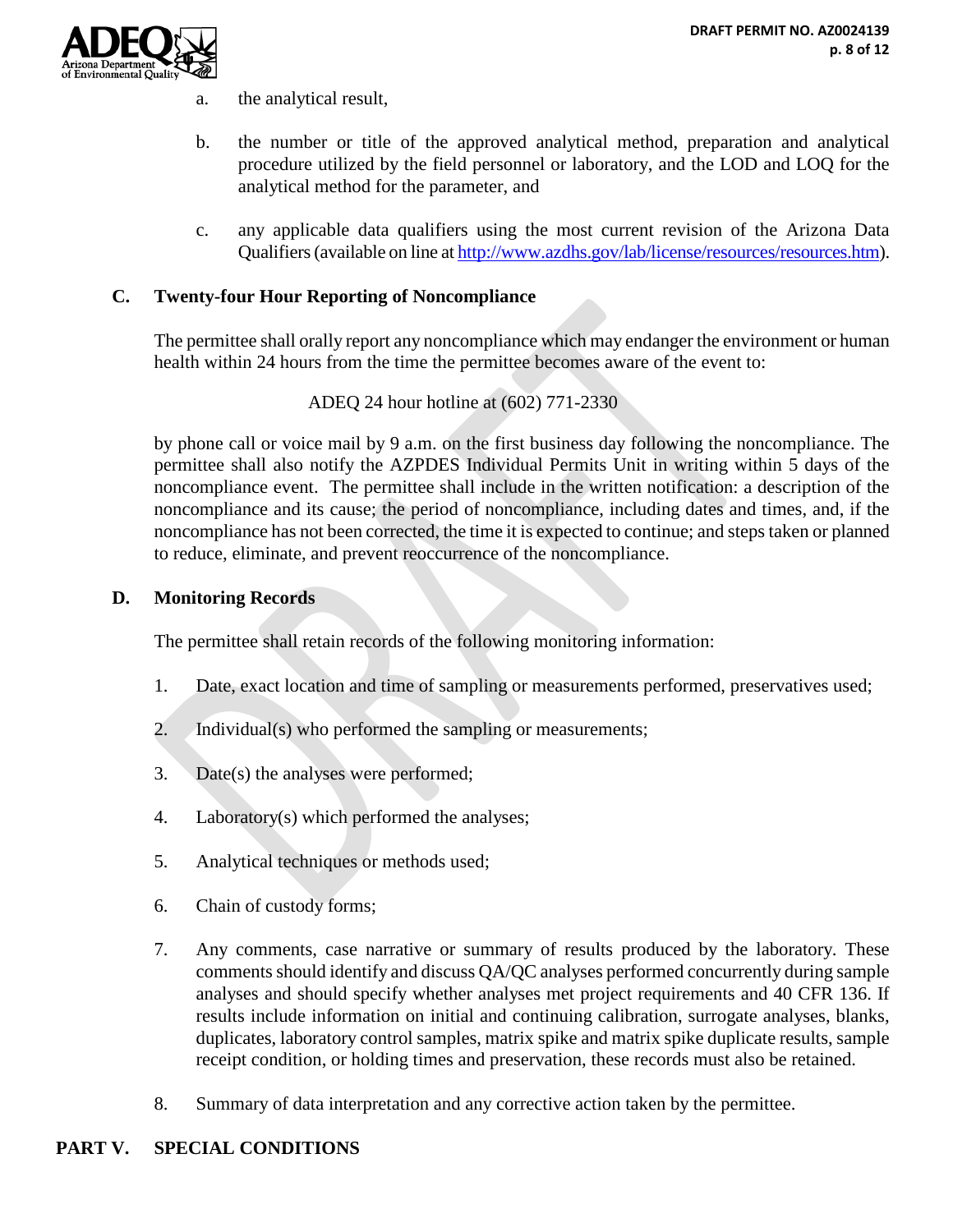

# **A. MIXING ZONE CONDITIONS**

Compliance with the arsenic and chromium VI limits is required in the mixing zone prior to any water deliveries to municipal water treatment plants downstream of the discharge consistent with the mixing zones established for arsenic and chromium VI in the Salt River Project (SRP) Groundwater Wells AZPDES Permit AZ0024341. The results of the SRP mixing zone model may be used to demonstrate compliance with arsenic and chromium VI limits in Table 1 of this permit as follows.

- 1. The permittee shall conduct quarterly discharge monitoring for arsenic and chromium VI at Outfall 001 as shown in Table 1 of the permit.
- 2. The permittee shall obtain the results of the SRP mixing zone model for arsenic and chromium VI for the days the samples were collected. The permittee shall submit the discharge data and the mixing zone model results to ADEQ as an attachment to the Discharge Monitoring Report for that reporting period.
- 3. The concentration of arsenic and/or chromium VI at the point of compliance in the mixing zone shall be calculated at the head of the SRP Crosscut Canal upstream of the Tempe Johnny G. Martinez Water Treatment Plant intake location which is the nearest water treatment plant on the Arizona Canal downstream of Outfall 001.

## **B. REOPENER**

This permit may be modified per the provisions of A.A.C. R18-9-B906, and R18-9-A905 which incorporates 40 CFR Part 122. This permit may be reopened based on newly available information; to add conditions or limits to address demonstrated effluent toxicity; to implement any EPA-approved new Arizona water quality standard; or to re-evaluate reasonable potential (RP), if Assessment Levels in this permit are exceeded.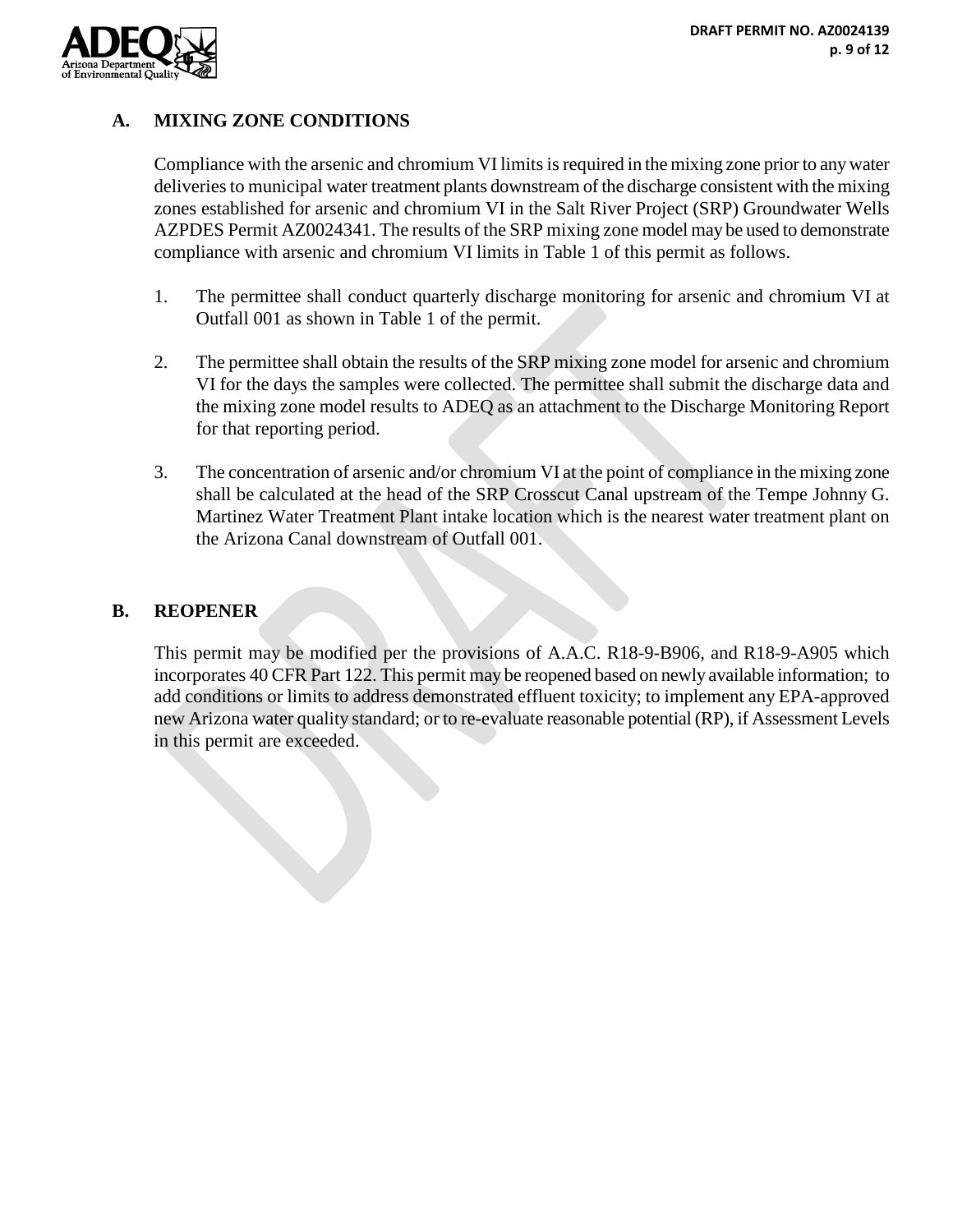

#### **APPENDIX A PART A: ACRONYMS**

| A.A.C.        | Arizona Administrative Code                                   |  |
|---------------|---------------------------------------------------------------|--|
| ADEQ          | Arizona Department of Environmental Quality                   |  |
| <b>ADHS</b>   | Arizona Department of Health Services                         |  |
| EQ            | <b>Exceptional Quality (biosolids)</b>                        |  |
| <b>AZPDES</b> | Arizona Pollutant Discharge Elimination System                |  |
| A.R.S.        | <b>Arizona Revised Statutes</b>                               |  |
| <b>CFR</b>    | Code of Federal Regulations                                   |  |
| <b>CFU</b>    | <b>Colony Forming Units</b>                                   |  |
| Director      | The Director of ADEQ or any authorized representative thereof |  |
| <b>DMR</b>    | <b>Discharge Monitoring Report</b>                            |  |
| <b>EPA</b>    | The U.S. Environmental Protection Agency                      |  |
| kg/day        | kilograms per day                                             |  |
| <b>MGD</b>    | Million Gallons per Day                                       |  |
| mg/L          | milligrams per Liter, also equal to parts per million (ppm)   |  |
| <b>MPN</b>    | <b>Most Probable Number</b>                                   |  |
| <b>NPDES</b>  | National Pollutant Discharge Elimination System               |  |
| <b>PFU</b>    | <b>Plaque-Forming Unit</b>                                    |  |
| QA            | <b>Quality Assurance</b>                                      |  |
| SSU           | Sewage Sludge Unit                                            |  |
| TBEL          | Technology-based effluent limitation                          |  |
| $\mu$ g/L     | micrograms per Liter, also equal to parts per billion (ppb)   |  |
| <b>WQBEL</b>  | Water quality-based effluent limitation                       |  |

#### **APPENDIX A PART B: DEFINITIONS**

- *DAILY MAXIMUM CONCENTRATION LIMIT* means the maximum allowable discharge of a pollutant in a calendar day as measured on any single discrete sample or composite sample.
- *DISCRETE or GRAB SAMPLE* means an individual **sample of at least 100 mL** collected from a single location, or over a period of time not exceeding 15 minutes.
- *LIMIT OF QUANTITATION (LOQ)* means the minimum levels, concentrations, or quantities of a target variable such as an analyte that can be reported with a specific degree of confidence. The calibration point shall be at or below the LOQ. The LOQ is the concentration in a sample that is equivalent to the concentration of the lowest calibration standard analyzed by a specific analytical procedure, assuming that all of the method-specified sample weights, volumes, and processing steps have been followed.
- *LIMIT OF DETECTION (LOD)* means an analyte and matrix-specific estimate of the minimum amount of a substance that the analytical process can reliably detect with a 99% confidence level. This may be laboratory dependent and is developed according to R9014-615(C)(7).

*METHOD DETECTION LIMIT (MDL)* - See LOD.

- *MIXING ZONE* is an area where an effluent discharge undergoes initial dilution and may be extended to cover the secondary mixing in the ambient waterbody. A mixing zone is an allocated impact zone where water quality criteria can be exceeded as long as acutely toxic conditions are prevented.
- *MONTHLY OR WEEKLY AVERAGE CONCENTRATION LIMIT*, other than for bacteriological testing, means the highest allowable average calculated as an arithmetic mean of consecutive measurements made during calendar month or week, respectively. The "monthly or weekly average concentration limit" for *E. coli* bacteria means the highest allowable average calculated as the geometric mean of a minimum of four (4) measurements made during a calendar month or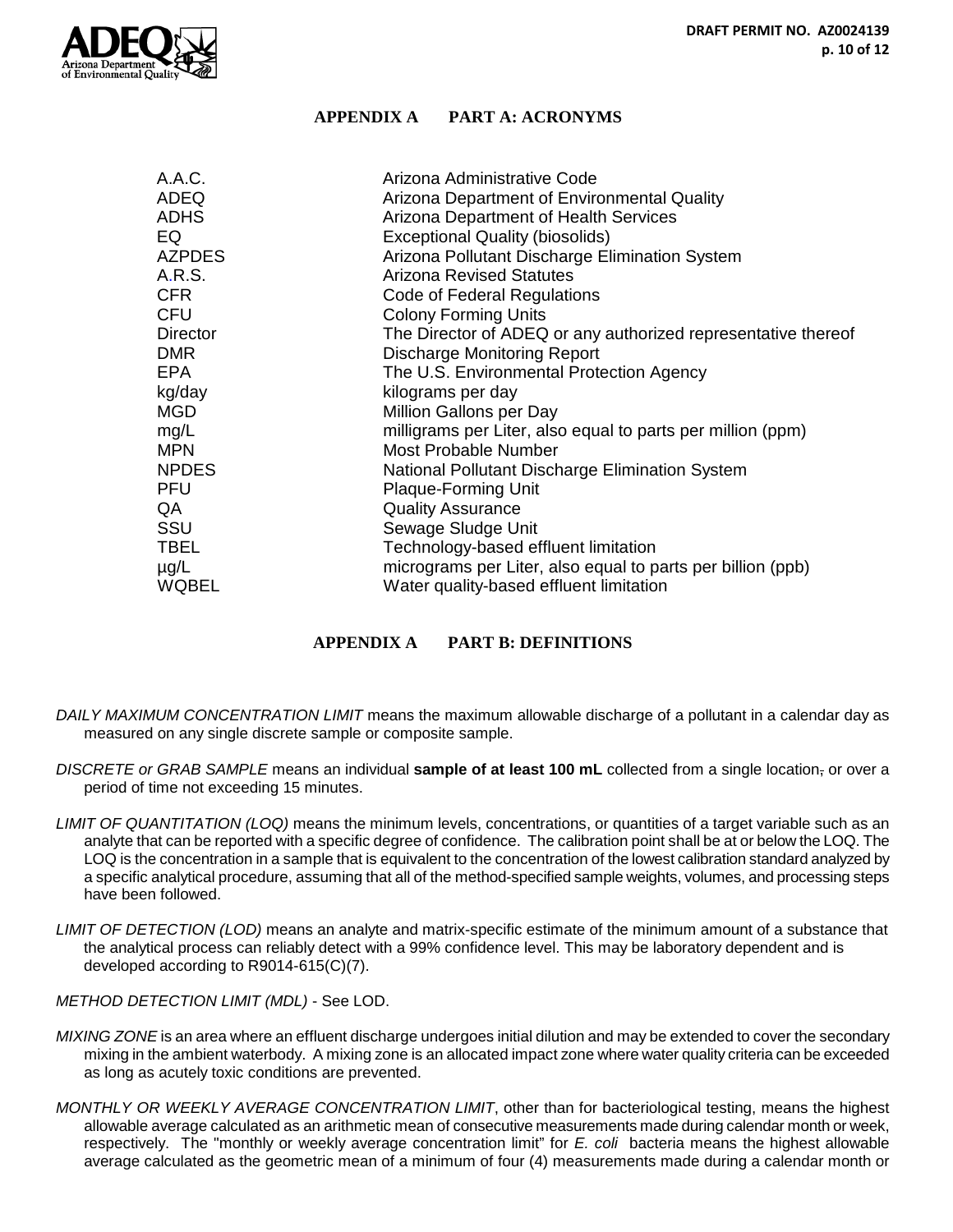

week, respectively. The geometric mean is the nth root of the product of n numbers. For either method (CFU or MPN), when data are reported as "0" or non-detect then input a "1" into the calculation for the geometric mean.

*RUNOFF* means rainwater, leachate, or other liquid that drains over any part of a land surface and runs off of the land surface.

*SUBMIT,* as used in this permit, means post-marked, documented by other mailing receipt, or hand-delivered to ADEQ.